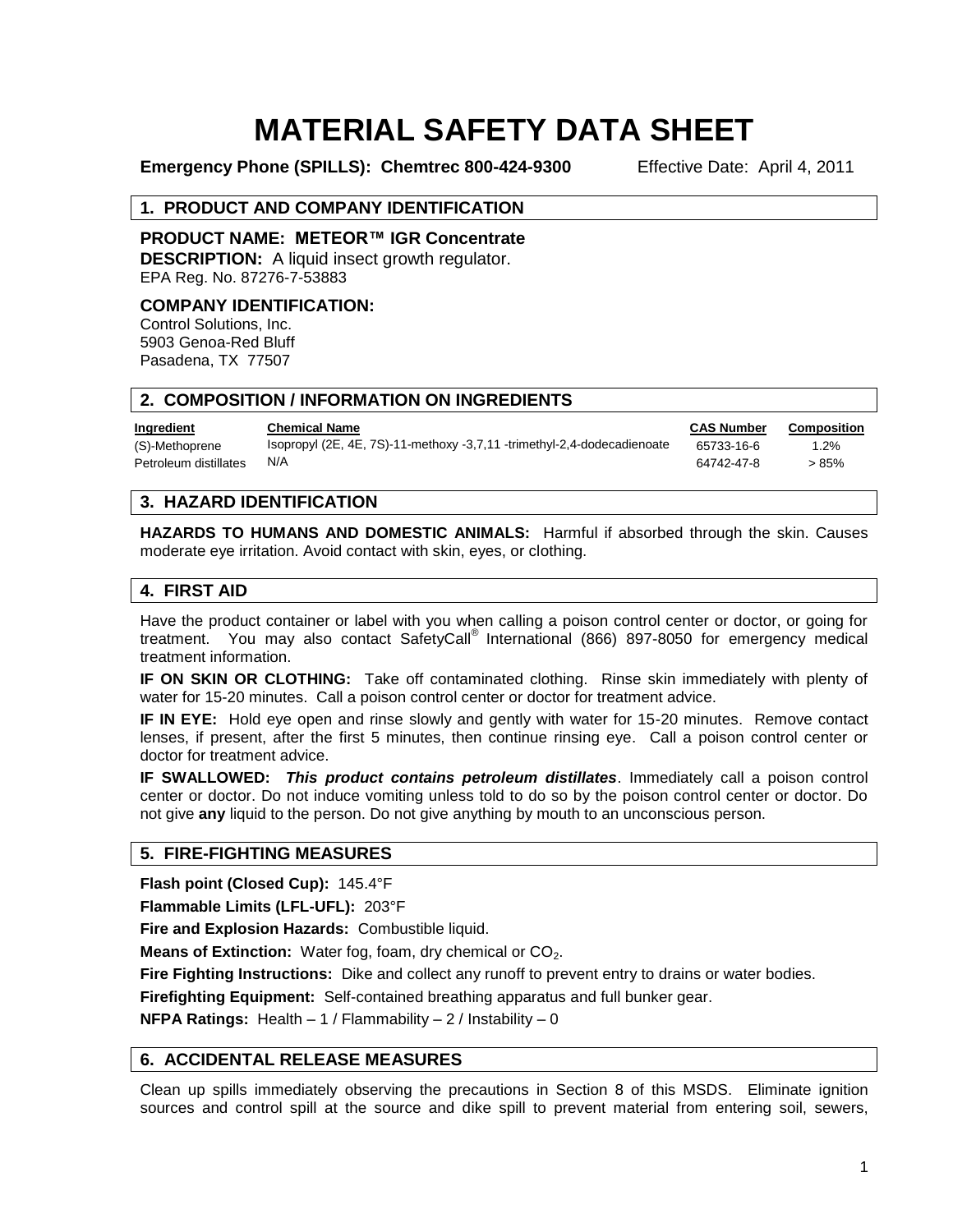waterways or low areas. Cover entire spill with absorbing material and place into compatible disposal containers. Once all material is cleaned up and placed in disposal containers, seal the containers and arrange for disposal.

# **7. HANDLING AND STORAGE**

Avoid contact with skin, eyes, or clothing. Wash thoroughly with soap and water after handling and before eating, drinking, chewing gum, using tobacco or using the toilet. Remove clothing immediately if pesticide gets inside. Then wash thoroughly and put on clean clothing. Wash contaminated clothing before reuse and discard clothing and other absorbent materials that have been drenched or heavily contaminated with this product's concentrate. Do not reuse them.

Do not contaminate water, food, or feed by storage or disposal. Keep container closed when not in use. Protect from heat or flame.

# **8. EXPOSURE CONTROLS / PERSONAL PROTECTION**

**Engineering Controls:** Handle only with adequate ventilation. Facilities storing or utilizing this material should be equipped with an eyewash station and a safety shower.

**Protective Clothing:** For prolonged exposure, wear protective eyewear, chemical-resistant gloves (such as barrier laminate or butyl rubber or nitrile rubber or viton), long-sleeved shirt and long pants, shoes plus socks.

**General:** Remove PPE immediately after handling this product. As soon as possible, wash thoroughly and change into clean clothing. Follow manufacturer's instruction for cleaning/maintaining PPE. If no such instructions for washables exist, use detergent and hot water. Keep and wash PPE separately from other laundry.

## **9. PHYSICAL AND CHEMICAL PROPERTIES**

**Appearance:** Oily light yellow to amber liquid **Odor:** Faint aliphatic **pH:** 5.2 – 5.6 (1% solution) **Density:** 6.84 lbs/gal

# **10. STABILITY AND REACTIVITY**

**CONDITIONS TO AVOID:** Flame and sparks.

**CHEMICAL STABILITY:** Stable under normal use and storage conditions.

**HAZARDOUS DECOMPOSITION PRODUCTS:** Thermal decomposition may generate carbon monoxide and dioxide.

**INCOMPATIBILITY WITH OTHER MATERIALS:** Oxidizing agents. **POLYMERIZATION:** Will not occur.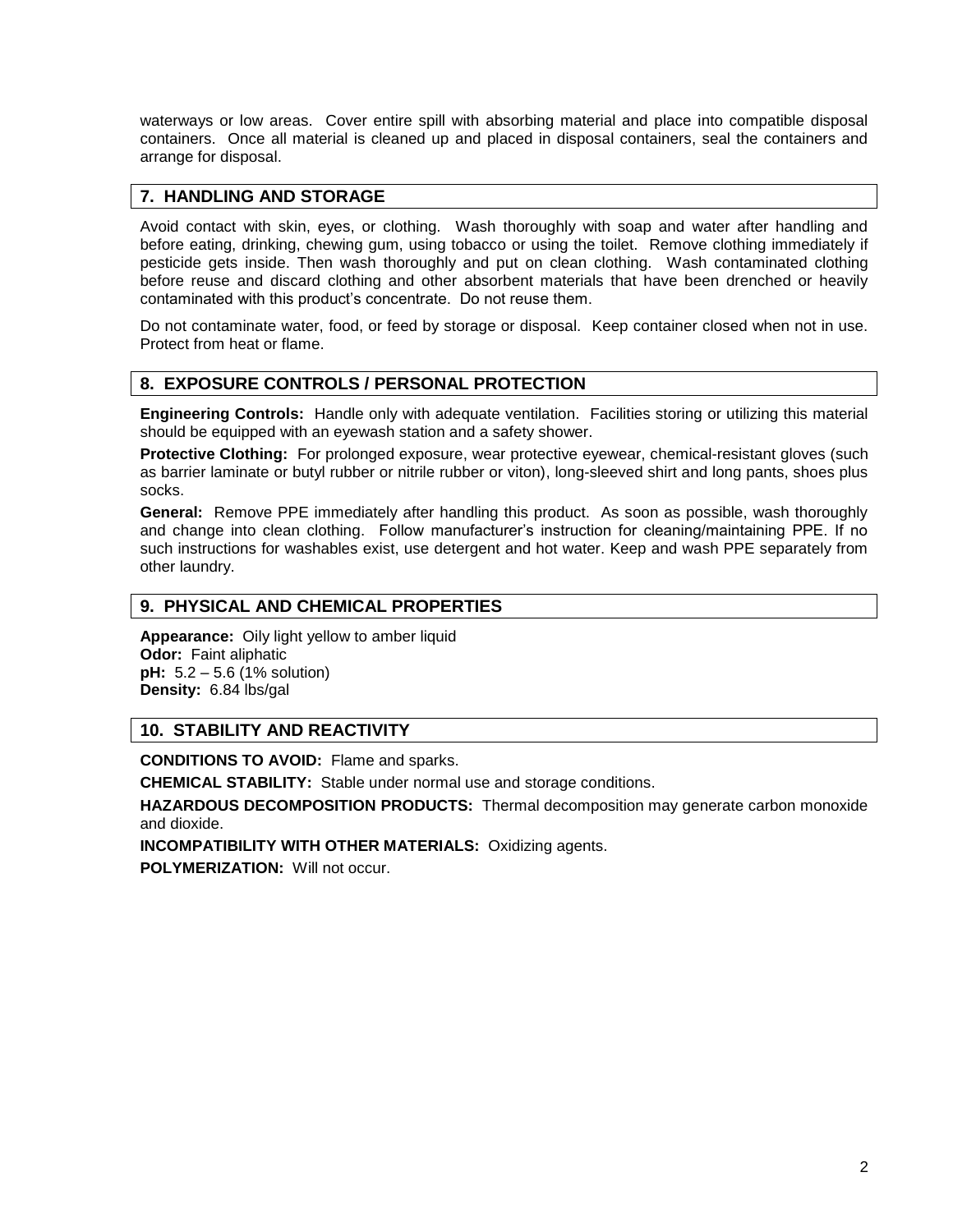# **11. TOXICOLOGICAL INFORMATION**

#### **Data for (S)-Methoprene:**

#### **ACUTE ORAL TOXICITY**

Oral  $LD_{50}$  (rat):  $> 34,000$  mg/kg **ACUTE DERMAL TOXICITY** Dermal  $LD_{50}$  (rat):  $> 2,000$  mg/kg

#### **ACUTE INHALATION TOXICITY**

Inhalation  $LC_{50}$  (rat):  $> 5.19$  mg/L (4-hour)

#### **EYE IRRITANT**

Rabbit – Practically non-irritating

#### **SKIN IRRITATION** Rabbit – Non-irritating

# **SENSITIZATION**

Guinea Pig – Not a contact sensitizer

**MEDICAL CONDITIONS AGGRAVATED BY EXPOSURE:** None known.

#### **CARCINOGENICITY:**

**ACGIH:** Not listed **IARC:** Not listed **NTP:** Not listed **OSHA:** Not listed

**MUTAGENIC DATA:** No evidence of mutagenic effects during *in vivo* and *in vitro* assays.

**ADDITIONAL DATA:** Not known to cause reproductive or birth defects at normal exposure levels.

## **12. ECOLOGICAL INFORMATION**

#### **Data for (S)-Methoprene:**

## **AQUATIC TOXICITY**

Rainbow Trout ( $LC_{50}$ ): 760 ppb Bluegill Sunfish  $(LC_{50})$ : >370 ppb Daphnia  $(EC_{50})$ : 360 ppb

# **13. DISPOSAL CONSIDERATIONS**

#### **Do not contaminate water, food or feed by disposal.**

**PESTICIDE DISPOSAL:** Wastes resulting from the use of this product may be disposed of on site or at an approved waste disposal facility.

**CONTAINER DISPOSAL:** Nonrefillable container. Do not reuse or refill this container. Triple rinse container (or equivalent) promptly after emptying. Refer to the product label for additional container disposal instructions.

## **14. TRANSPORT INFORMATION**

**DOT PROPER SHIPPING NAME:** Not regulated by DOT.

**SEVERE MARINE POLLUTANT:** No